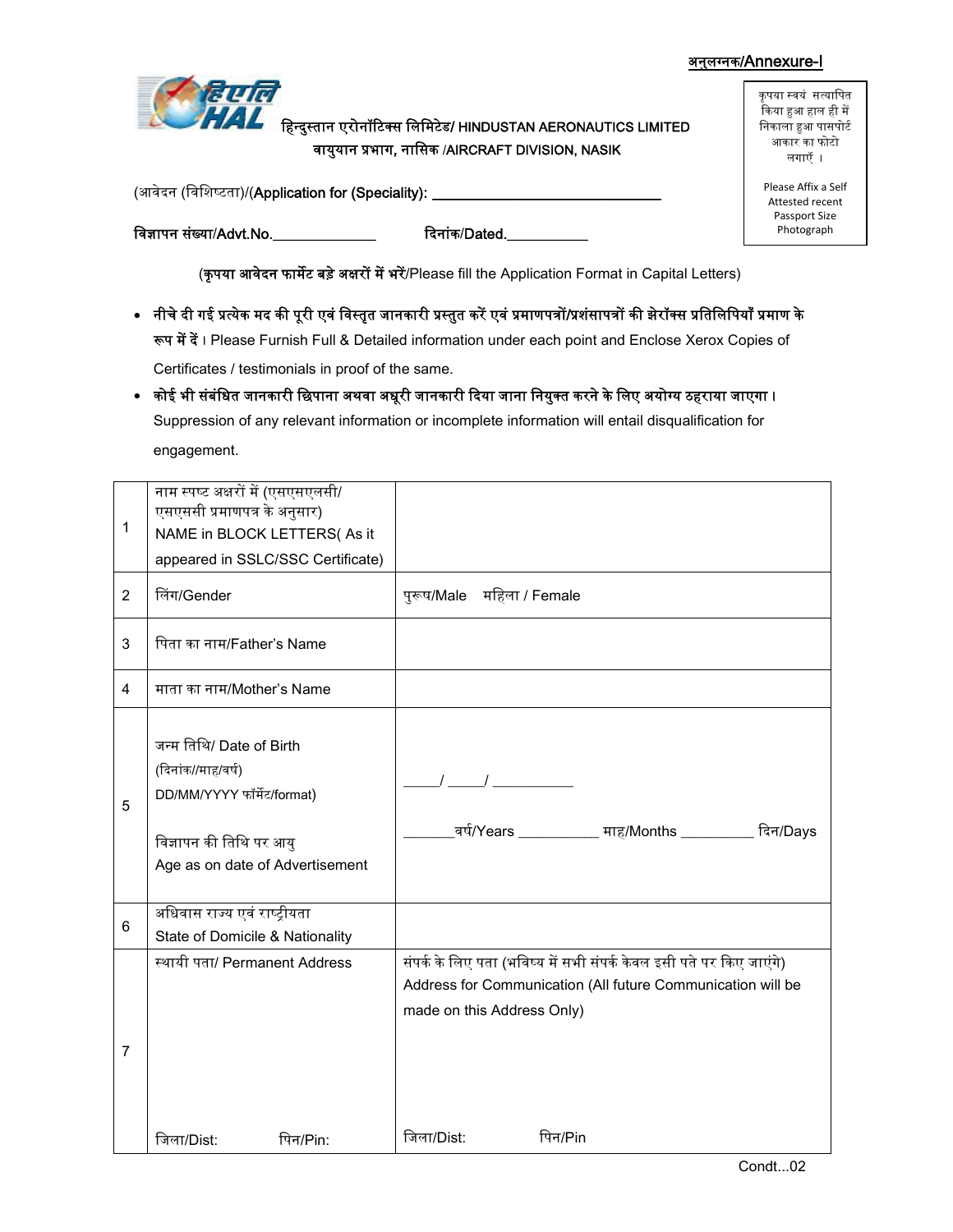|    | क्या आपका कोई नजदीकी रिश्तेदार           |                  |            |             |             |
|----|------------------------------------------|------------------|------------|-------------|-------------|
| 8  | एचएएल में कार्यरत है ? यदि है, विवरण दें |                  |            |             |             |
|    | जैसे नाम, पदनाम, प्रभाग आदि ।            |                  |            |             |             |
|    | Are any of your close relatives          |                  |            |             |             |
|    | working in HAL? If yes, provide          |                  |            |             |             |
|    | details viz.Name, Designation,           |                  |            |             |             |
|    | Division, etc.                           |                  |            |             |             |
|    | फोन/मोबाईल संख्या/                       |                  |            |             |             |
| 9  | Phone / Mobile Number                    |                  |            |             |             |
|    |                                          |                  |            |             |             |
|    | ई-मेल आईडी/ E-Mail ID                    |                  |            |             |             |
| 10 |                                          |                  |            |             |             |
|    |                                          | भाषा/Language    | पढ़ना/Read | लिखना/Write | बोलना/Speak |
|    | भाषा प्रवीणता                            | हिन्दी/Hindi     |            |             |             |
| 11 | Proficiency of Languages                 | अंग्रेजी/English |            |             |             |
|    |                                          | मराठी/Marathi    |            |             |             |

## 12. शैक्षिक अर्हता /Educational Qualifications:

| स्नातक/Degree | शाखा/<br><b>Branch</b> | विश्वविद्यालय/<br>University | श्रेणी/संवर्ग<br>Class /<br>Division | कुल प्राप्त<br>अंक<br>Total<br>Marks<br>Obtained | सभी<br>सत्रों/वर्षोंके<br>कुल अंक<br><b>Total Marks</b><br>of all<br>semesters/<br>years | प्राप्त अंकों का<br>समग्र प्रतिशत/<br>Aggregate<br>Percentage<br>of Marks<br>Obtained | अध्ययन का<br>माध्यम<br>Mode of<br>Study | उत्तीर्ण होने<br>का वर्ष<br>Year of<br>Passing |
|---------------|------------------------|------------------------------|--------------------------------------|--------------------------------------------------|------------------------------------------------------------------------------------------|---------------------------------------------------------------------------------------|-----------------------------------------|------------------------------------------------|
|               |                        |                              |                                      |                                                  |                                                                                          |                                                                                       |                                         |                                                |
|               |                        |                              |                                      |                                                  |                                                                                          |                                                                                       |                                         |                                                |
|               |                        |                              |                                      |                                                  |                                                                                          |                                                                                       |                                         |                                                |

(नोट: कृपया विज्ञापन की सामान्य शर्ते पढ़ें एवं पूरी एवं सही जानकारी दें । यदि आवश्यक हो अलग कागज का उपयोग करें /

Note: Please read the general conditions of the advertisement and give full & Complete Information.

Use separate Sheets if required)

13. अंतिम 5 वर्षो में प्रशिक्षण लेने का ब्यौरा/ Details of Training Undergone in the last 5 Years

| पाठ्यक्रम का नाम    | संस्थान/संगठन            | प्रशिक्षण की अवधि/Duration of Training |       |  |  |
|---------------------|--------------------------|----------------------------------------|-------|--|--|
| Name of the Program | Institution/Organization | से/From                                | तक/To |  |  |
|                     |                          |                                        |       |  |  |
|                     |                          |                                        |       |  |  |